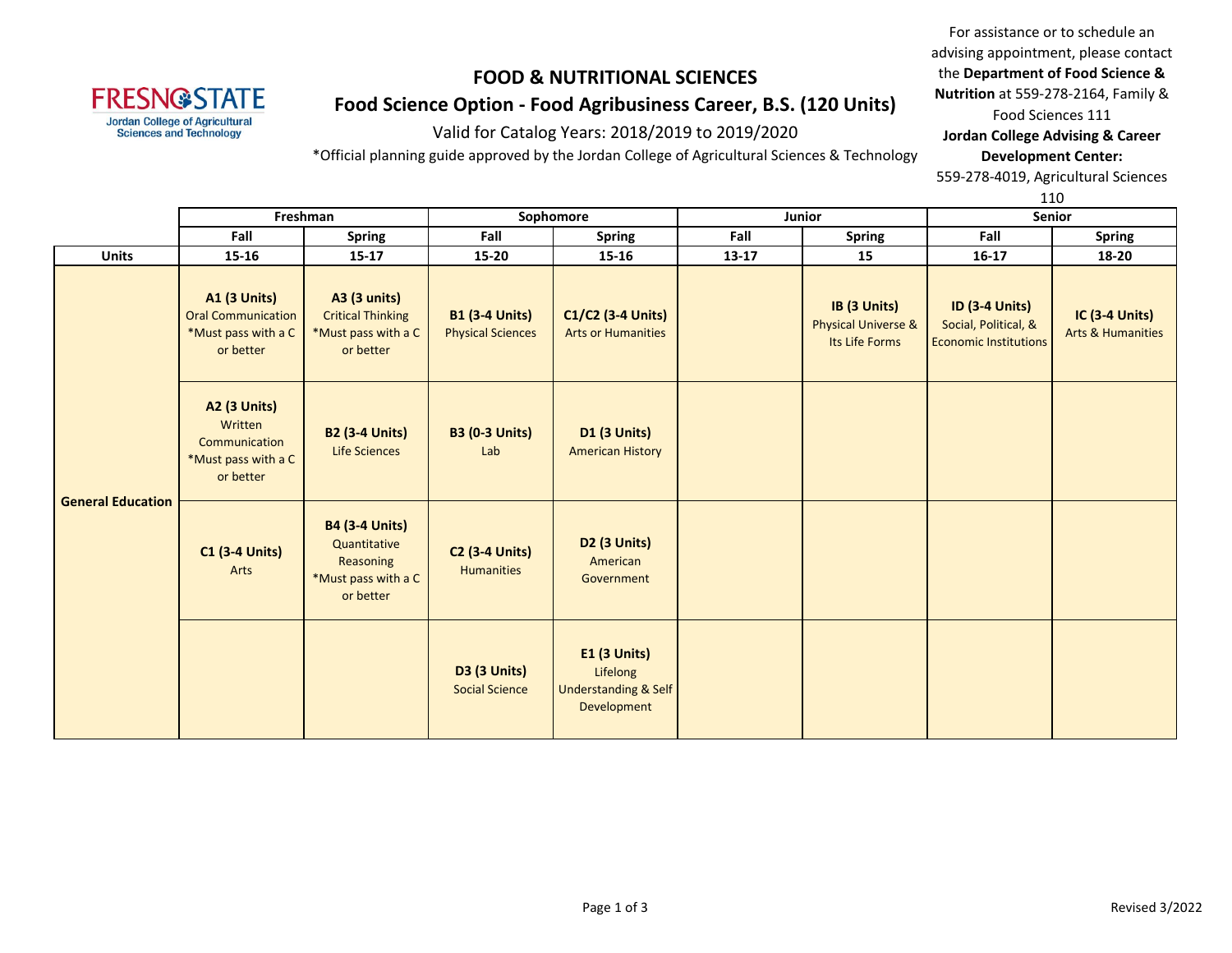# **FOOD & NUTRITIONAL SCIENCES Food Science Option - Food Agribusiness Career, B.S. (120 Units)**

**FRESN@STATE** Jordan College of Agricultural<br>Sciences and Technology

Valid for Catalog Years: 2018/2019 to 2019/2020

\*Official planning guide approved by the Jordan College of Agricultural Sciences & Technology

For assistance or to schedule an advising appointment, please contact the **Department of Food Science & Nutrition** at 559-278-2164, Family & Food Sciences 111

**Jordan College Advising & Career Development Center:**

559-278-4019, Agricultural Sciences

110

|              | Freshman<br>Sophomore<br>Junior |                                                |                                                                        | ---<br>Senior               |                                                        |                                                        |                                                                                                                                                                                           |                                                                                    |
|--------------|---------------------------------|------------------------------------------------|------------------------------------------------------------------------|-----------------------------|--------------------------------------------------------|--------------------------------------------------------|-------------------------------------------------------------------------------------------------------------------------------------------------------------------------------------------|------------------------------------------------------------------------------------|
|              | Fall                            | Spring                                         | Fall                                                                   | <b>Spring</b>               | Fall                                                   | <b>Spring</b>                                          | Fall                                                                                                                                                                                      | <b>Spring</b>                                                                      |
| <b>Units</b> | $15 - 16$                       | $15 - 17$                                      | $15 - 20$                                                              | $15 - 16$                   | $13 - 17$                                              | 15                                                     | $16-17$                                                                                                                                                                                   | 18-20                                                                              |
|              | AGBS 1<br>(3 Units)             | AGBS 71<br>(3 Units)<br>[Pre-Req: ELM]         | <b>FSC 100</b><br>(3 Units)<br>[Pre-Req: MATH 11 or<br><b>AGBS 71]</b> | <b>CULG 50</b><br>(3 Units) | <b>AGBS 31</b><br>(3 Units)                            | <b>AGBS 76</b><br>(3 Units)                            | <b>AGBS 120</b><br>(3 Units)<br>[Pre-Req: AGBS 1]                                                                                                                                         | <b>AGBS 160</b><br>(3 Units)<br>[Pre-Req: AGBS 100<br>or<br>instructor permission] |
| <b>Major</b> | FSC <sub>1</sub><br>(3 Units)   | <b>FSC 41</b><br>(3 Units)<br>[Pre-Req: FSC 1] | <b>NUTR 53</b><br>(3 Units)                                            |                             | <b>FSM 60</b><br>$(1$ Unit)                            | <b>AGBS 117</b><br>(3 Units)<br>[Pre-Req: AGBS 1]      | <b>FSC 141</b><br>(4 Units)<br>[Pre-Req: FSC 41, 178;<br>Senior standing]<br>OR<br><b>FSC 142</b><br>(4 Units)<br>[Pre-Req: FSC 41, 178;<br>Senior standing; or<br>instructor permission] | <b>Career Specialty</b><br>(3 Units)<br>*See footnotes                             |
|              |                                 |                                                |                                                                        |                             | <b>FSC 178</b><br>(3 Units)<br>[Pre-Req: FSC 1]        | <b>FSM 131</b><br>(3 Units)                            | <b>Career Specialty</b><br>(3 Units)<br>*See footnotes                                                                                                                                    | <b>Career Specialty</b><br>(3 Units)<br>*See footnotes                             |
|              |                                 |                                                |                                                                        |                             | <b>Career Specialty</b><br>(3 Units)<br>*See footnotes | <b>Career Specialty</b><br>(3 Units)<br>*See footnotes | <b>Career Specialty</b><br>(3 Units)<br>*See footnotes                                                                                                                                    |                                                                                    |
|              |                                 |                                                |                                                                        |                             | <b>Career Specialty</b><br>(3 Units)<br>*See footnotes |                                                        |                                                                                                                                                                                           |                                                                                    |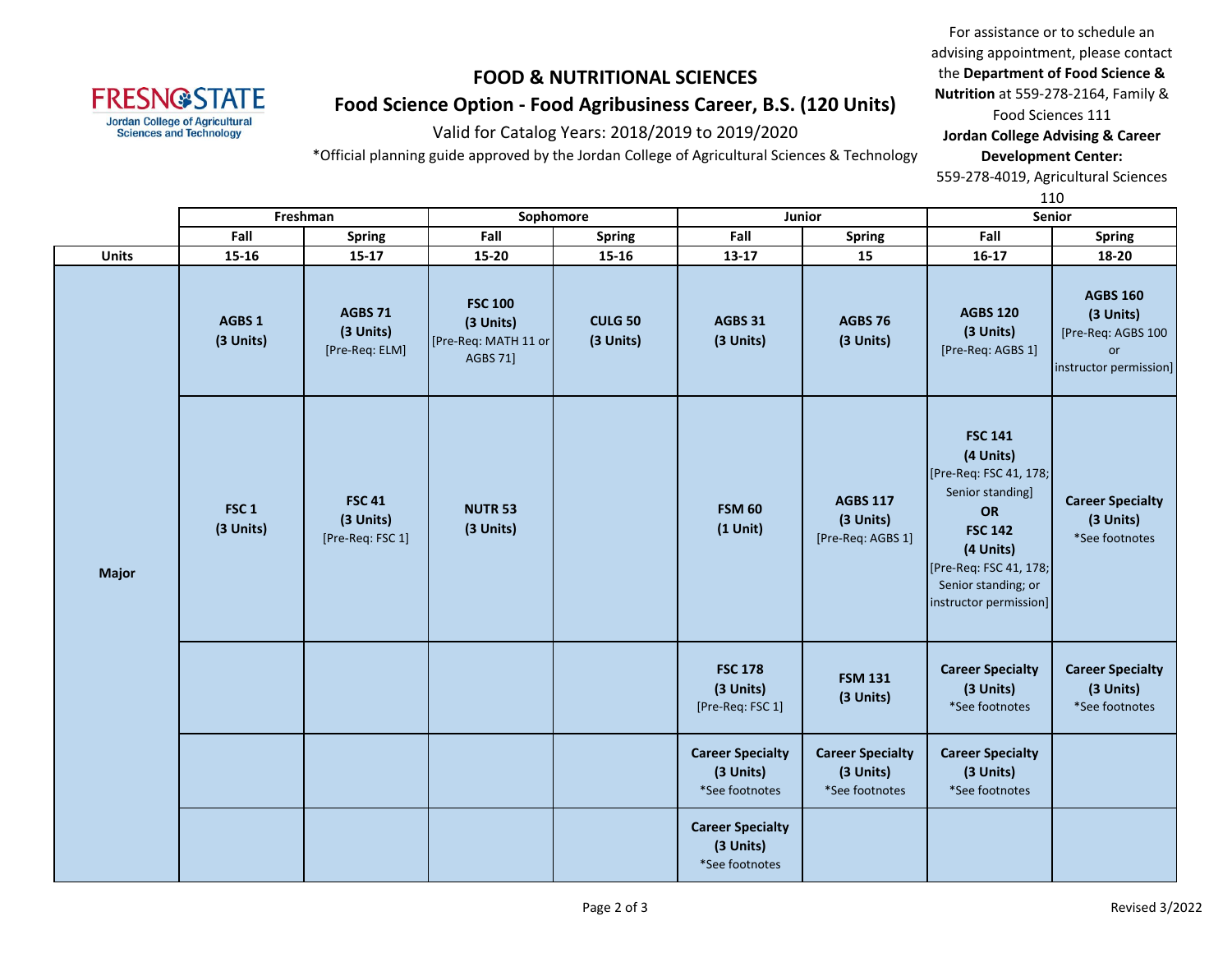# **FOOD & NUTRITIONAL SCIENCES Food Science Option - Food Agribusiness Career, B.S. (120 Units)**

Valid for Catalog Years: 2018/2019 to 2019/2020

\*Official planning guide approved by the Jordan College of Agricultural Sciences & Technology

For assistance or to schedule an advising appointment, please contact the **Department of Food Science & Nutrition** at 559-278-2164, Family & Food Sciences 111 **Jordan College Advising & Career** 

**Development Center:**

559-278-4019, Agricultural Sciences

110

|                                   | TTA   |               |           |               |                                                                                                                         |    |         |                                                    |  |  |
|-----------------------------------|-------|---------------|-----------|---------------|-------------------------------------------------------------------------------------------------------------------------|----|---------|----------------------------------------------------|--|--|
|                                   |       | Freshman      | Sophomore |               | Junior                                                                                                                  |    |         | Senior                                             |  |  |
|                                   | Fall  | <b>Spring</b> | Fall      | <b>Spring</b> | Fall<br><b>Spring</b>                                                                                                   |    | Fall    | <b>Spring</b>                                      |  |  |
| <b>Units</b>                      | 15-16 | $15-17$       | $15 - 20$ | $15 - 16$     | $13 - 17$                                                                                                               | 15 | $16-17$ | 18-20                                              |  |  |
| <b>Additional</b>                 |       |               |           |               | <b>UDWS (0-4 Units)</b><br>*Upper Division<br><b>Writing Exam</b><br>OR "W" Course (must<br>pass with a C or<br>better) |    |         | MI<br>(3 Units)<br>Multicultural/<br>International |  |  |
| Graduation<br><b>Requirements</b> |       |               |           |               |                                                                                                                         |    |         | <b>Elective</b>                                    |  |  |

#### **FOOTNOTES:**

**FRESN@STATE Jordan College of Agricultural Sciences and Technology** 

**Prerequisites/Corequisites:** Other restrictions may apply. Please see your course catalog for detailed prerequisite/corequisite requirements.

Grade Requirements: CR/NC grading is not permitted for courses included in the major and additional requirements, except work experience (FSC 193; FSM 193; & NUTR 193). All major and additional requirements require a grade of C or better.

Electives (1 unit): Students must earn a minimum of 120 units total to graduate. The number of required elective units may vary, depending on the amount of units earned from major and GE courses. **Career Specialty (21 units):** Select 21 units from AGBS 5, 28, 100, 124, 164; ENTR 81, 151, 161, 163, 165; CULG 55, 152; FSC 112, 115, 120, 125, or 144.

Upper Division Writing Skills requirement (UDWS): All undergraduate students must demonstrate competency in writing skills by passing the Upper Division Writing Exam (UDWE) or by obtaining a C or better in an approved upper division writing course, identified by the letter "W."

Substitutions: If substitutions/exceptions/waivers are made for any major courses that also meet GE and/or the Multicultural/International graduation requirement, the student is responsible for completing additional courses to satisfy the respective areas (GE and/or MI). This also includes the upperdivision writing requirement.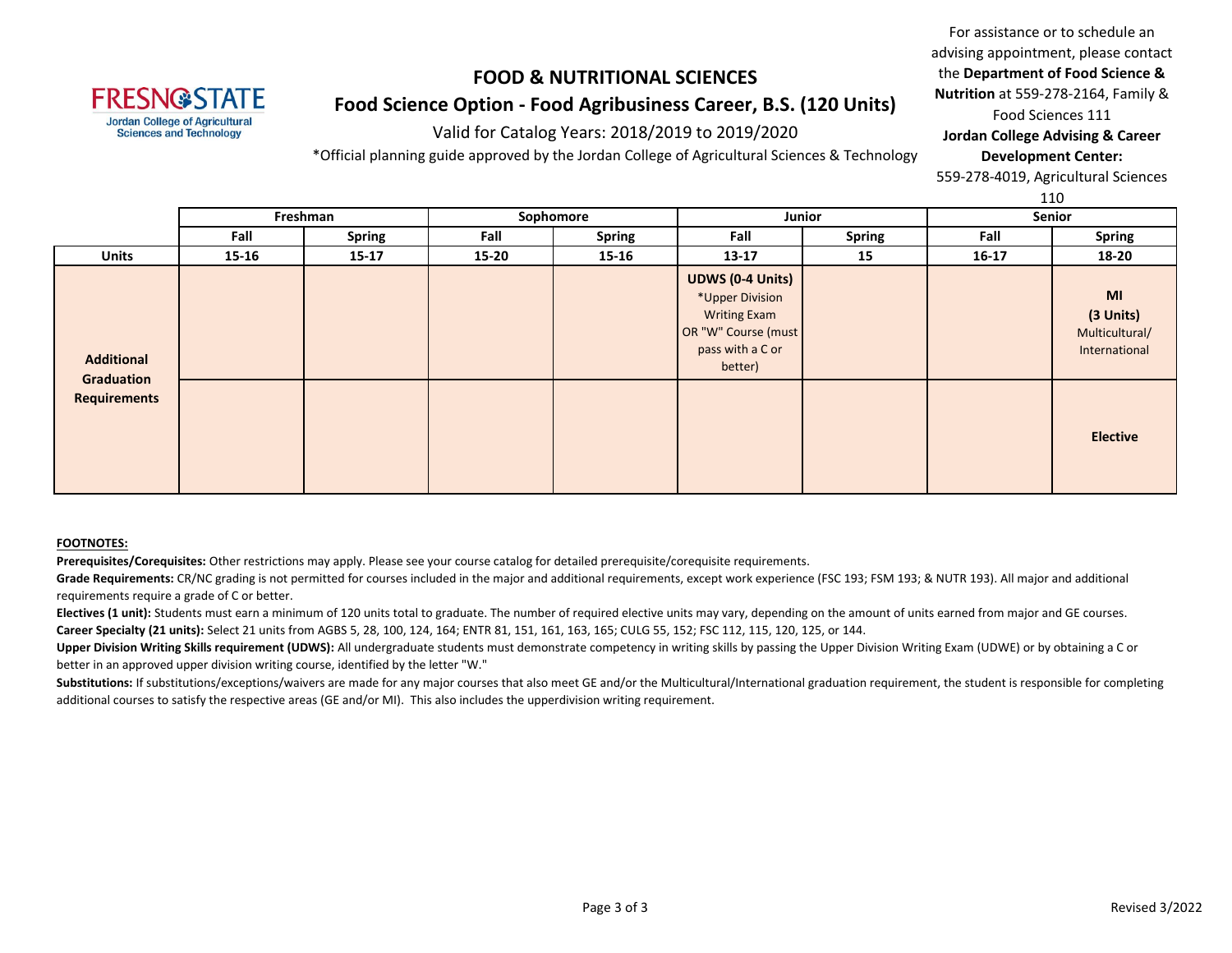

#### **FOOD & NUTRITIONAL SCIENCES**

## **Food Science Option - Food Agribusiness Career, B.S. (120 Units)**

Valid for Catalog Years: 2012/2013 to 2017/2018

\*Official planning guide approved by the Jordan College of Agricultural Sciences &

Technology

For assistance or to schedule an advising appointment, please contact the **Department of Food Science & Nutrition** at 559-278-2164, Family & Food Sciences 111 **Jordan College Advising & Career Development Center:**

559-278-4019, Agricultural Sciences 110

|                             | Freshman                                                                             |                                                                                            | Sophomore                                         |                                                                                   | Junior    |                                                                  | Senior                                                                        |                                                       |
|-----------------------------|--------------------------------------------------------------------------------------|--------------------------------------------------------------------------------------------|---------------------------------------------------|-----------------------------------------------------------------------------------|-----------|------------------------------------------------------------------|-------------------------------------------------------------------------------|-------------------------------------------------------|
|                             | Fall                                                                                 | <b>Spring</b>                                                                              | Fall                                              | <b>Spring</b>                                                                     | Fall      | <b>Spring</b>                                                    | Fall                                                                          | <b>Spring</b>                                         |
| <b>Units</b>                | 15-16                                                                                | $15 - 17$                                                                                  | 15-20                                             | 15-16                                                                             | $13 - 17$ | 15                                                               | $16-17$                                                                       | 18-20                                                 |
| General<br><b>Education</b> | <b>A1 (3 Units)</b><br><b>Oral Communication</b><br>*Must pass with a C<br>or better | <b>A3 (3 units)</b><br><b>Critical Thinking</b><br>*Must pass with a C or<br>better        | <b>B1 (3-4 Units)</b><br><b>Physical Sciences</b> | C1/C2 (3-4 Units)<br><b>Arts or Humanities</b>                                    |           | IB (3 Units)<br><b>Physical Universe &amp;</b><br>Its Life Forms | <b>ID (3-4 Units)</b><br>Social, Political, &<br><b>Economic Institutions</b> | <b>IC (3-4 Units)</b><br><b>Arts &amp; Humanities</b> |
|                             | <b>A2 (3 Units)</b><br>Written<br>Communication<br>*Must pass with a C<br>or better  | <b>B2 (3-4 Units)</b><br><b>Life Sciences</b>                                              | <b>B3 (0-3 Units)</b><br>Lab                      | <b>D1 (3 Units)</b><br><b>American History</b>                                    |           |                                                                  |                                                                               | MI (3 Units)<br>Multicultural/International           |
|                             | <b>C1 (3-4 Units)</b><br>Arts                                                        | <b>B4 (3-4 Units)</b><br><b>Quantitative Reasoning</b><br>*Must pass with a C or<br>better | <b>C2 (3-4 Units)</b><br><b>Humanities</b>        | <b>D2 (3 Units)</b><br>American<br>Government                                     |           |                                                                  |                                                                               |                                                       |
|                             |                                                                                      |                                                                                            | <b>D3 (3 Units)</b><br><b>Social Science</b>      | <b>E1 (3 Units)</b><br>Lifelong<br><b>Understanding &amp; Self</b><br>Development |           |                                                                  |                                                                               |                                                       |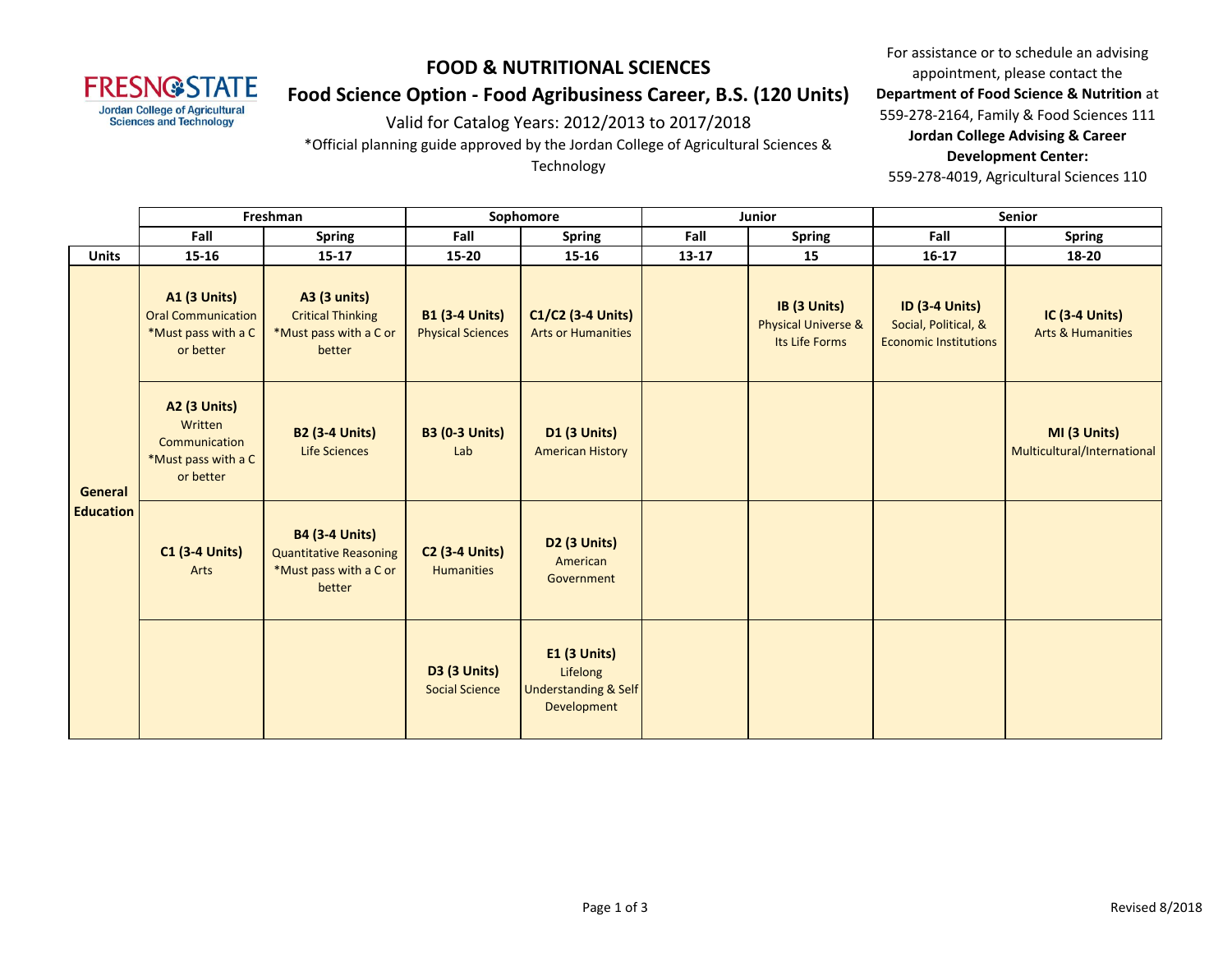

#### **FOOD & NUTRITIONAL SCIENCES**

## **Food Science Option - Food Agribusiness Career, B.S. (120 Units)**

Valid for Catalog Years: 2012/2013 to 2017/2018

\*Official planning guide approved by the Jordan College of Agricultural Sciences &

Technology

For assistance or to schedule an advising appointment, please contact the **Department of Food Science & Nutrition** at 559-278-2164, Family & Food Sciences 111 **Jordan College Advising & Career Development Center:**

559-278-4019, Agricultural Sciences 110

|                  | Freshman         |                                             | Sophomore                                                    |                   | Junior                                                                                                                                                                              |                                                        | Senior                                                                                                                                                                                     |                                                                              |
|------------------|------------------|---------------------------------------------|--------------------------------------------------------------|-------------------|-------------------------------------------------------------------------------------------------------------------------------------------------------------------------------------|--------------------------------------------------------|--------------------------------------------------------------------------------------------------------------------------------------------------------------------------------------------|------------------------------------------------------------------------------|
|                  | Fall             | <b>Spring</b>                               | Fall                                                         | <b>Spring</b>     | Fall                                                                                                                                                                                | <b>Spring</b>                                          | Fall                                                                                                                                                                                       | <b>Spring</b>                                                                |
| <b>Units</b>     | 15-16            | $15-17$                                     | 15-20                                                        | $15 - 16$         | 13-17                                                                                                                                                                               | 15                                                     | $16 - 17$                                                                                                                                                                                  | 18-20                                                                        |
| <b>Major</b>     | AGBS 1 (3 Units) | AGBS 71 (3 Units)<br>[Pre-Req: ELM]         | <b>FSC 100 (3 Units)</b><br>[Pre-Req: MATH 11<br>or AGBS 71] | CULG 50 (3 Units) | AGBS 31 (3)<br>Units)                                                                                                                                                               | AGBS 76 (3 Units)                                      | <b>AGBS 120 (3 Units)</b><br>[Pre-Req: AGBS 1]                                                                                                                                             | <b>AGBS 160 (3 Units)</b><br>[Pre-Req: AGBS 100 or<br>instructor permission] |
|                  | FSC 1 (3 Units)  | <b>FSC 41 (3 Units)</b><br>[Pre-Req: FSC 1] | NUTR 54 (3 Units)                                            |                   | <b>FSM 60 (1 Unit)</b>                                                                                                                                                              | <b>AGBS 117 (3 Units)</b><br>[Pre-Req: AGBS 1]         | <b>FSC 141 (4 Units)</b><br>[Pre-Req: FSC 41, 178;<br>Senior standing]<br><b>OR</b><br><b>FSC 142 (4 Units)</b><br>[Pre-Req: FSC 41, 178;<br>Senior standing; or<br>instructor permission] | <b>Career Specialty (3</b><br>Units)<br>*See footnotes                       |
|                  |                  |                                             |                                                              |                   | FSC 178 (3)<br>Units)<br>[Pre-Req: FSC 1]                                                                                                                                           | <b>FSM 131 (3 Units)</b>                               | <b>Career Specialty</b><br>(3 Units)<br>*See footnotes                                                                                                                                     | <b>Career Specialty (3</b><br>Units)<br>*See footnotes                       |
|                  |                  |                                             |                                                              |                   | <b>Career Specialty</b><br>(3 Units)<br>*See footnotes                                                                                                                              | <b>Career Specialty</b><br>(3 Units)<br>*See footnotes | <b>Career Specialty</b><br>(3 Units)<br>*See footnotes                                                                                                                                     |                                                                              |
|                  |                  |                                             |                                                              |                   | <b>Career Specialty</b><br>(3 Units)<br>*See footnotes                                                                                                                              |                                                        |                                                                                                                                                                                            |                                                                              |
| <b>Electives</b> |                  |                                             |                                                              |                   | $\overline{U}$ $\overline{U}$ $\overline{V}$ $\overline{V}$ $\overline{V}$ $\overline{V}$<br>Units)<br>*Upper Division<br><b>Writing Exam</b><br>OR "W" Course<br>(must pass with a |                                                        |                                                                                                                                                                                            | <b>Elective</b>                                                              |